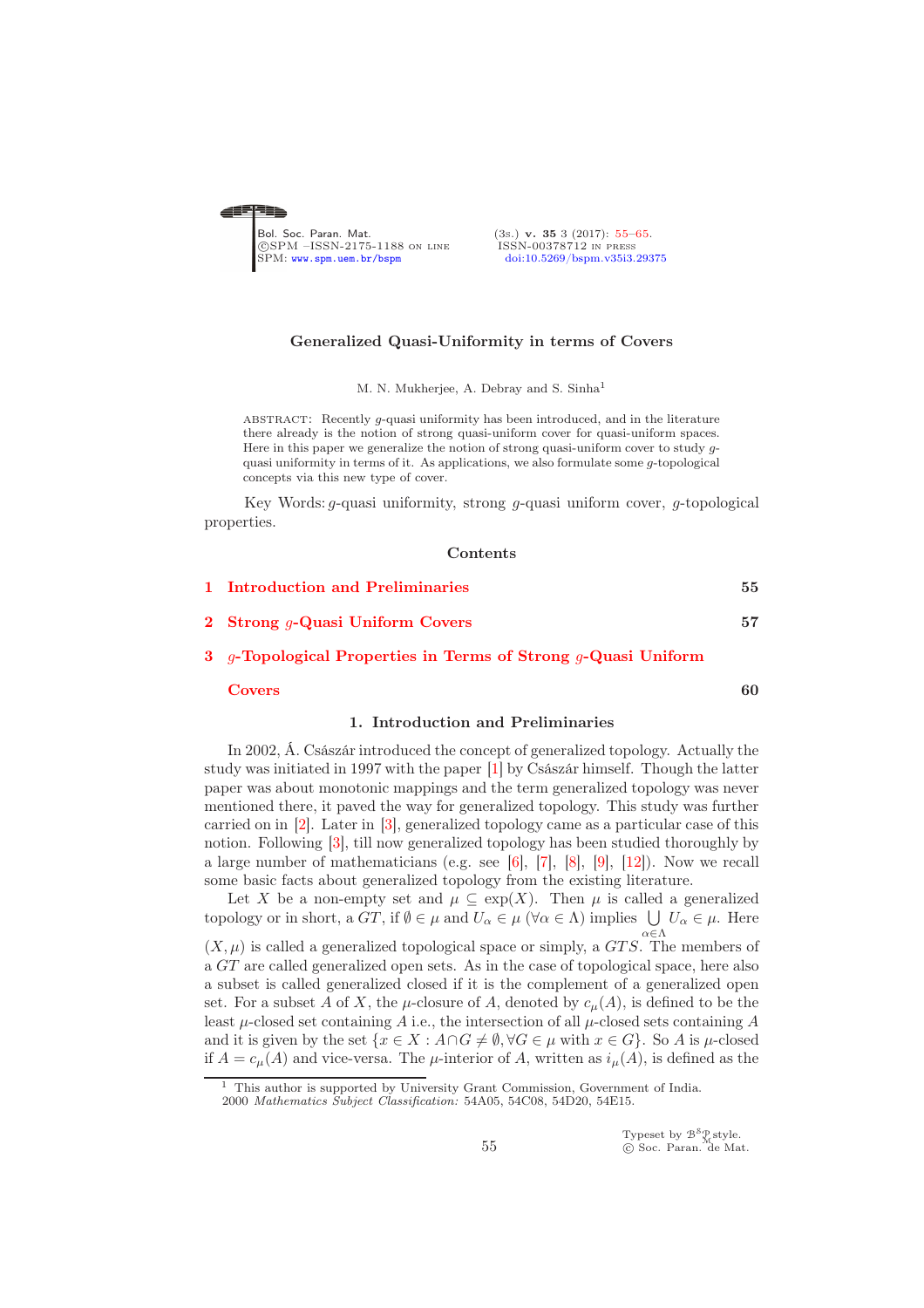greatest  $\mu$ -open set contained in A i.e., the union of all  $\mu$ -open sets contained in A and it is given by the formula  $i_\mu(A) = \{x \in X : \exists G \in \mu \text{ such that } x \in G \subseteq A\}$ . So A is  $\mu$ -open if and only if  $A = i_{\mu}(A)$ . A subcollection  $\mu'$  of  $\exp(X)$  forms a base for some  $GT$   $\mu$  on X if  $\emptyset \in \mu'$  and the collection consisting of arbitrary unions of members of  $\mu'$  is the generalized topology  $\mu$ , and in this case the  $GT$   $\mu$  is said to be generated by  $\mu'$ . A GT is called a strong GT if X is also a member of the GT. Here we may take a note that in some different context, the notion of strong generalized topology was introduced in [\[11\]](#page-10-3), with the terminology, supratopology. If  $(X',\mu')$ is another GTS then a function  $f: X \to X'$  is said to be  $(\mu, \mu')$ -continuous (or simply g-continuous, where  $\mu$  and  $\mu'$  are known) if  $G' \in \mu' \implies f^{-1}(G') \in \mu$ . Here  $\mu'$  can be replaced by any base of  $\mu'$ . This notion of generalized continuity i.e., g-continuity has an equivalent form in terms of the points of the space. f will be  $(\mu, \mu')$ -continuous if for each  $x \in X$  and  $G' \in \mu'$  with  $f(x) \in G'$ ,  $\exists G \in \mu$  such that  $x \in G$  and  $f(G) \subseteq G'$ .

Recently g-quasi uniformity has been introduced in [\[10\]](#page-10-4) as a straightforward generalization of quasi-uniformity. In the same paper it has also been shown that a  $g$ -quasi uniformity induces a strong  $GT$  on a set and vice-versa. This is also analogous to the corresponding result of topology concerning quasi-uniformity. Again the notion of strong quasi-uniform cover in a topological space had been introduced and quasi-uniformity had been characterized axiomatically by such covers in [\[13\]](#page-10-5), while some topological properties are also characterized in [\[15\]](#page-10-6) in terms of such covers. Now the natural question arises as to whether such a characterization is possible for the generalized premise of a GT S. To answer it we introduce the notion of strong  $q$ -quasi uniform cover. With this the desired characterization is achieved. Now we list some basic definitions and results about generalized quasi-uniformity recalled from [\[10\]](#page-10-4).

**Definition 1.1.** Let X be a non-empty set. A non-empty collection  $\mathfrak{U} \subseteq \exp(X \times$  $X$ ) is said to form a generalized quasi uniformity, or simply a g-quasi uniformity on X if

- 1.  $\Delta \subseteq U$ ,  $\forall U \in \mathcal{U}$ , where  $\Delta = \{(x, x) : x \in X\}$ .
- 2.  $U \in \mathcal{U}$  and  $U \subseteq V \subseteq X \times X$  implies  $V \in \mathcal{U}$ .
- 3.  $U \in \mathcal{U}$  implies  $\exists V \in \mathcal{U}$  such that  $V \circ V \subseteq U$ , where  $W \circ W' = \{(x, z) : \exists y \in X$ such that  $(x, y) \in W$ ,  $(y, z) \in W'$ , for  $W, W' \in \mathfrak{U}$ .

The pair  $(X, \mathfrak{U})$  is called a q-quasi uniform space.

**Definition 1.2.** Let  $(X, \mathcal{U})$  be a g-quasi uniform space. Then  $\mathcal{B} \subseteq \mathcal{U}$  is said to be a base for U if for any  $U \in \mathcal{U}, \exists B \in \mathcal{B}$  such that  $B \subseteq U$ .

In this case the q-quasi uniformity  $\mathfrak U$  is called the q-quasi uniformity generated by B.

**Definition 1.3.** Let X be a non-empty set. A non-empty family  $\mathcal{B} \subseteq \exp(X \times X)$ forms a base for a g-quasi uniformity on  $X$  if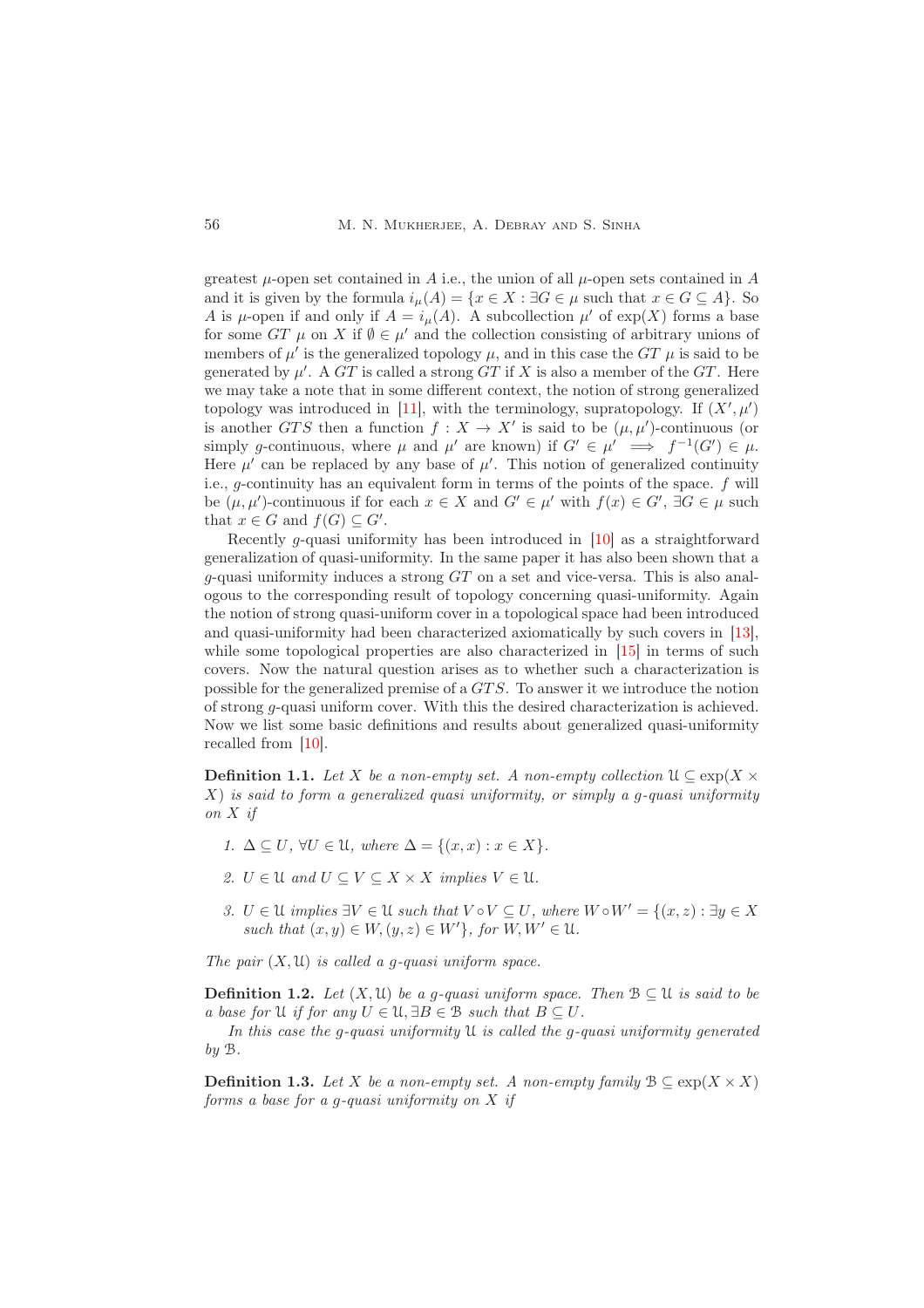1.  $\Delta \subseteq B$ ,  $\forall B \in \mathcal{B}$ .

2.  $B \in \mathcal{B}$  implies  $\exists W \in \mathcal{B}$  such that  $W \circ W \subseteq B$ .

**Lemma 1.4.** Let  $(X, \mu)$  be a strong GTS. Then  $\mathcal{B} = \{B_G : G \in \mu\}$  forms a base for some g-quasi uniformity on X such that  $\mu(\mathcal{B}) = \mu$ , where  $B_G = (G \times G) \cup$  $((X \setminus G) \times X)$ , for  $G \in \mu$ .

The induced  $g$ -quasi uniformity as obtained in the above Lemma will be called 'Pervin g-quasi uniformity', remembering the analogous construction by Pervin [\[14\]](#page-10-7) for topological spaces.

<span id="page-2-1"></span>**Theorem 1.5.** Let  $(X, \mathcal{U})$  be a g-quasi uniform space. Then the collection  $\{G \subseteq$  $X : g \in G \Rightarrow \exists U \in \mathfrak{U}$  such that  $g \in U(g) \subseteq G$  forms a strong GT on X, where  $U(g) = \{x \in X : (g, x) \in U\}.$ 

This GT is called the GT induced by  $\mathfrak U$  on X and is denoted by  $\mu(\mathfrak U)$ .

**Definition 1.6.** Let  $(X, \mathcal{U}_X)$  and  $(Y, \mathcal{U}_Y)$  be two g-quasi uniform spaces. Then a function  $f: X \to Y$  is called g-quasi uniformly continuous if for each  $V \in$  $\mathcal{U}_Y, \exists W \in \mathcal{U}_X$  such that  $(x_1, x_2) \in W \implies (f(x_1), f(x_2)) \in V$ .

Lastly we set the following definitions :

**Definition 1.7.** A base B for a q-quasi uniformity is called transitive if each  $B \in \mathcal{B}$ is a transitive relation i.e.,  $B \circ B = B$ .

**Definition 1.8.** A g-quasi uniformity with a transitive base is called a transitive g-quasi uniformity.

Example 1.9. For any given strong GTS, the Pervin g-quasi uniformity is transitive.

<span id="page-2-0"></span>**Proof:** It is a routine check. ◯

# 2. Strong *a*-Quasi Uniform Covers

Let X be a non-empty set and  $A \subseteq \exp(X)$ . For each  $x \in X$ , we shall denote by  $A_x$  the collection  $\{A \in \mathcal{A} : x \in A\}$  and the set  $\{(x, y) : x \in X \text{ and } y \in \bigcap A_x\}$ will be denoted by  $U_A$ . It can be easily shown that  $U_A$  is a reflexive and transitive relation.

A typical cover of a  $q$ -quasi uniform space, required for our purpose here, is introduced in the following manner.

**Definition 2.1.** A cover A of a g-quasi uniform space  $(X, \mathcal{U})$  is said to be a strong g-quasi uniform cover of X if  $\exists U \in \mathcal{U}$  such that for each  $x \in X, x \in U(x) \subseteq \bigcap \mathcal{A}_x$ .

**Example 2.2.** Let  $(X, \mathcal{U})$  be a g-quasi uniform space. Then clearly  $\{X\}$  is a strong g-quasi uniform cover of X.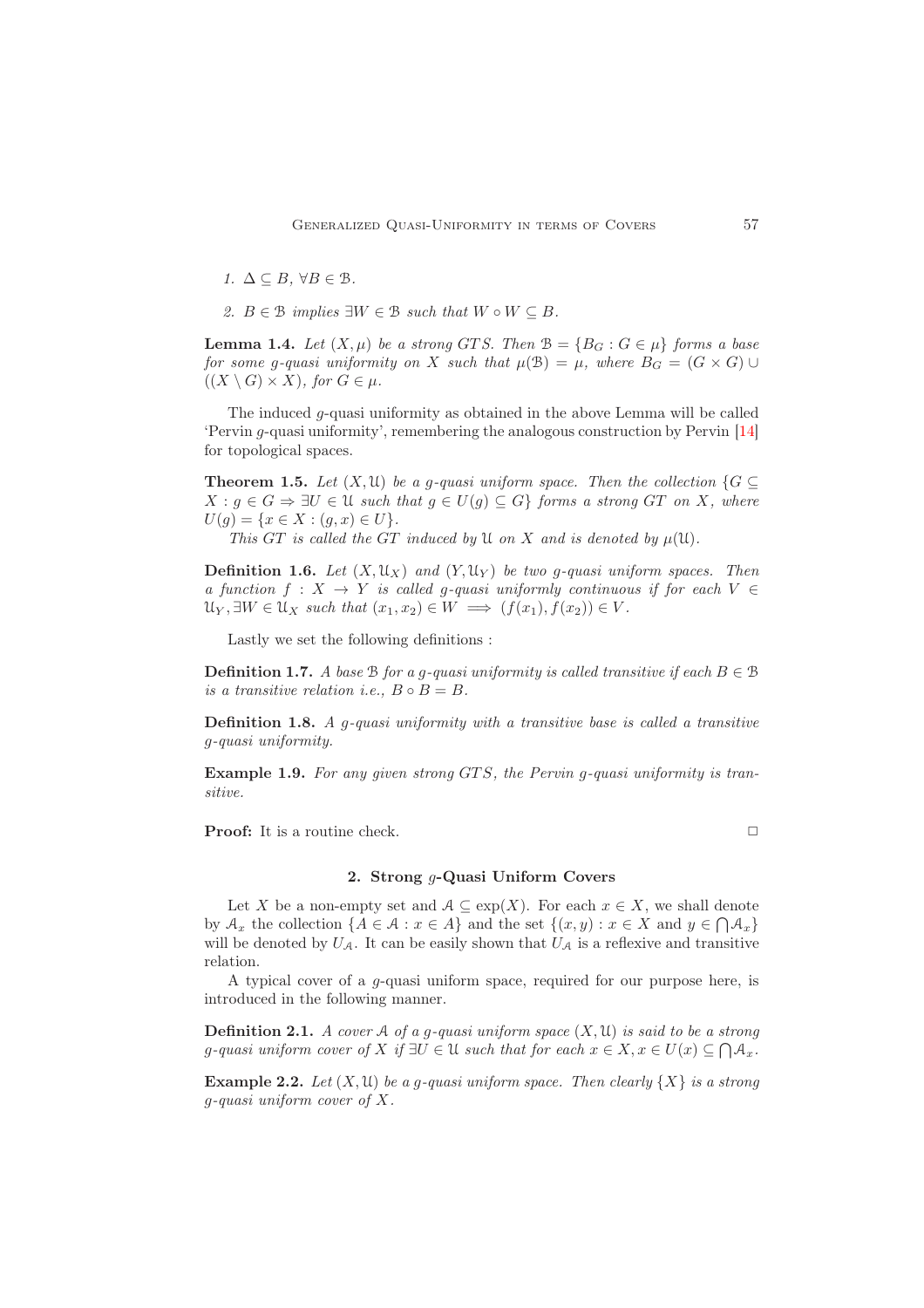Example of a non-trivial strong  $g$ -quasi uniform cover is given by the following result.

<span id="page-3-2"></span>**Lemma 2.3.** Let  $(X, \mathfrak{U})$  be a g-quasi uniform space and B be a transitive member of U. Then  $\{B(x) : x \in X\}$  is a strong g-quasi uniform cover of X.

**Proof:** Let B be a transitive member of U and  $x \in X$ . Also let  $x \in B(z)$  and  $y \in B(x)$ , for some y,  $z \in X$ . So,  $(z, x)$ ,  $(x, y) \in B$ . Then by transitivity of B we get,  $(z, y) \in B$  i.e.,  $y \in B(z)$ . Thus we have,  $x \in B(x) \subseteq \bigcap \{B(z) : z \in X \text{ and }$  $x \in B(z)$ . Hence  $\{B(x) : x \in X\}$  is a strong *q*-quasi uniform cover of X.

<span id="page-3-0"></span>**Theorem 2.4.** Let  $(X, \mathcal{U})$  be a g-quasi uniform space. Then each strong g-quasi uniform cover is a  $\mu(\mathfrak{U})$ -open cover.

**Proof:** Let A be a strong g-quasi uniform cover of X. Then  $\exists U \in \mathcal{U}$  such that for each  $x \in X, x \in U(x) \subseteq \bigcap \mathcal{A}_x$ . Let  $A \in \mathcal{A}$  and  $x \in A$ . Then we have  $x \in U(x) \subseteq \bigcap \mathcal{A}_x \subseteq A$ . Then by Theorem [1.5,](#page-2-1) A is  $\mu(\mathfrak{U})$ -open.

<span id="page-3-3"></span>**Theorem 2.5.** Let  $(X, \mu)$  be a strong GTS with a compatible g-quasi uniformity, having a transitive base B. Then  $\{B(x) : x \in X, B \in \mathcal{B}\}\$ is a base for  $\mu$ .

**Proof:** From Theorem [2.4](#page-3-0) it follows that  $B(x)$  is  $\mu$ -open for each  $B \in \mathcal{B}$  and  $x \in X$ . Now let,  $G \in \mu$  and  $x \in G$ . As B is compatible with  $\mu$ ,  $\exists B \in \mathcal{B}$  such that  $x \in B(x) \subseteq G$ . Hence  $\{B(x) : x \in X, B \in \mathcal{B}\}\$ is a base for  $\mu$ .

Now we characterize  $q$ -quasi uniform space in terms of strong  $q$ -quasi uniform covers. It is worth mentioning in this connection, that we are able to achieve the characterization with one condition instead of two in the corresponding result in [\[13\]](#page-10-5).

<span id="page-3-1"></span>**Theorem 2.6.** Let  $(X, \mathcal{U})$  be a q-quasi uniform space and  $\mathfrak{A}$  be the collection of all strong q- quasi uniform covers of X. Then if  $A \in \mathfrak{A}$  and  $D$  is a cover of X such that for each  $x \in X, \bigcap A_x \subseteq \bigcap \mathcal{D}_x$ , then  $\mathcal{D} \in \mathfrak{A}$ .

Conversely, let X be a non-empty set and  $\mathfrak A$  be a collection of covers of X, satisfying the aforesaid condition. Then  $\{U_A : A \in \mathfrak{A}\}\$ is a transitive base for a q-quasi uniformity, say  $\mathfrak{U}_\mathfrak{A}$ , on X, with respect to which  $\mathfrak A$  is precisely the collection of all strong quasi-uniform covers of X.

**Proof:** Let  $\mathfrak A$  be the collection of all strong g-quasi uniform covers of a g- quasi uniform space  $(X, \mathcal{U})$ . Now as  $\mathcal{A} \in \mathfrak{A}$ , there exists  $U \in \mathcal{U}$  such that for each  $x \in X$ ,  $x \in U(x) \subseteq \bigcap A_x$  holds. Again D is a cover of X such that for each  $x \in X$ ,  $\bigcap A_x \subseteq \bigcap \mathcal{D}_x$ . So for each  $x \in X$ ,  $x \in U(x) \subseteq \bigcap \mathcal{D}_x$ . Hence  $\mathcal{D} \in \mathfrak{A}$ .

Conversely, suppose that  $\mathfrak A$  is a collection of covers of X, satisfying the given condition. Now clearly  $\Delta \subseteq U_{\mathcal{A}}, \forall \mathcal{A} \in \mathfrak{A}.$  Next let  $\mathcal{A} \in \mathfrak{A}$  and  $(x, y) \in U_{\mathcal{A}} \circ U_{\mathcal{A}}.$ Then  $\exists z \in X$  such that  $(x, z), (z, y) \in U_{\mathcal{A}}$ . So  $z \in \bigcap \mathcal{A}_x$  and  $y \in \bigcap \mathcal{A}_z$ . Thus,  $y \in \bigcap A_x$  i.e.,  $(x, y) \in U_A$ . It now follows that  $U_A \circ U_A = U_A$ . Hence  $U_A$  is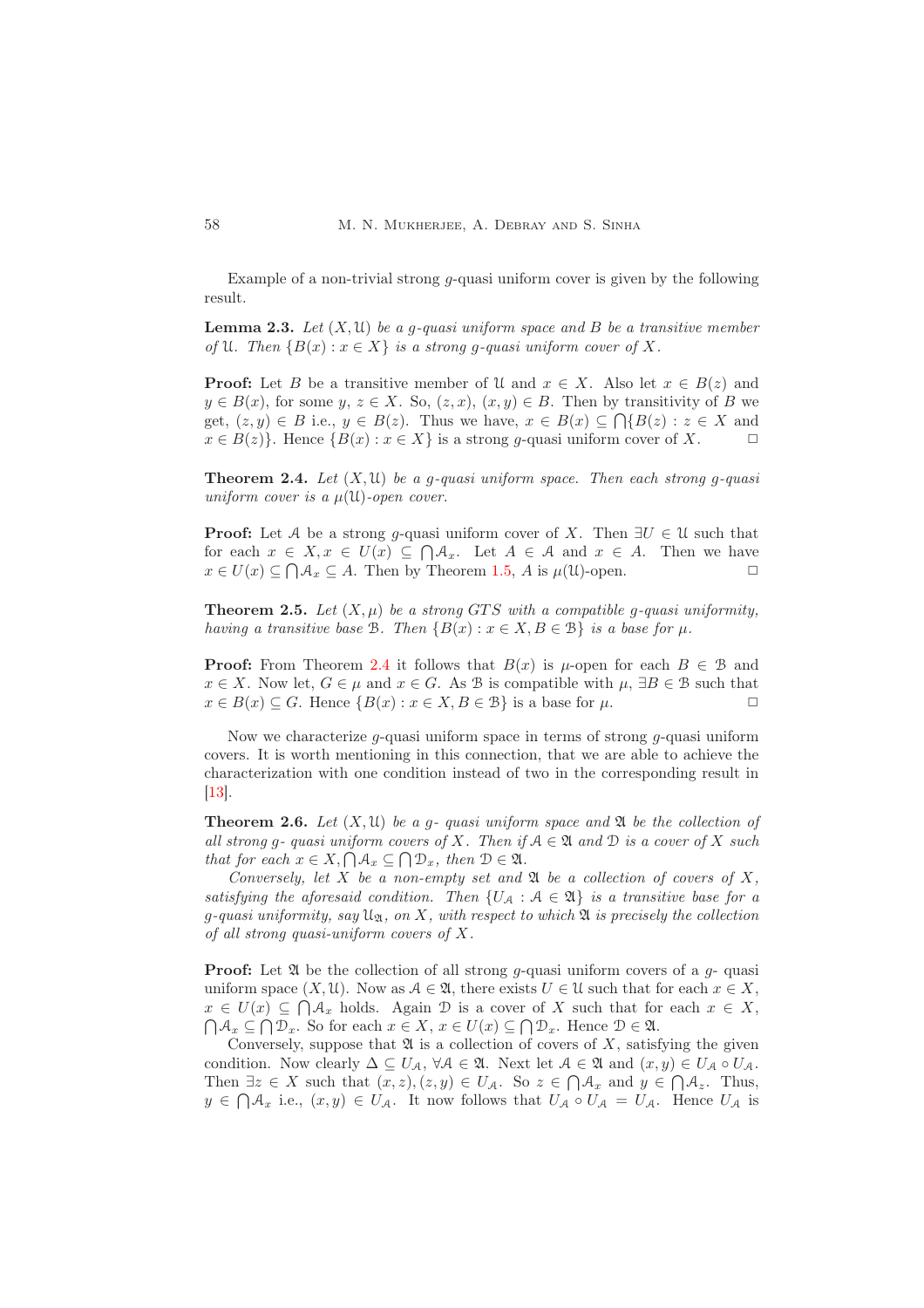transitive  $\forall A \in \mathfrak{A}$ . Thus  $\{U_A : A \in \mathfrak{A}\}\$ is a transitive base for a g-quasi uniformity  $\mathfrak{U}_{\mathfrak{A}}$  (say) on X.

For the rest of the proof we have to show that the set of strong  $q$ -quasi uniform covers of the space  $(X, \mathcal{U}_{\alpha})$  coincides with  $\mathfrak{A}$ . So let  $\mathcal{D} \in \mathfrak{A}$ . Now for each  $x \in X$ ,  $U_{\mathcal{D}}(x) = \bigcap \mathcal{D}_x$  i.e.,  $x \in U_{\mathcal{D}}(x) \subseteq \bigcap \mathcal{D}_x$ , for each  $x \in X$ . Thus  $\mathcal{D}$  is a strong g-quasi uniform cover of  $(X, \mathcal{U}_{\mathfrak{A}})$ . Next let C be a strong g-quasi uniform cover of  $(X, \mathcal{U}_{\mathfrak{A}})$ . Then  $\exists \mathcal{A} \in \mathfrak{A}$  such that  $x \in U_{\mathcal{A}}(x) \subseteq \bigcap \mathfrak{C}_x$ , for each  $x \in X$  i.e., for each  $x \in X$ ,  $\bigcap \mathcal{A}_x \subseteq \bigcap \mathcal{C}_x$ . So by the assumed condition  $\mathcal{C} \in \mathfrak{A}$ . Hence we are through.

Now, let U be a compatible g-quasi uniformity for a strong  $GTS(X, \mu)$ , and let  $\mathfrak A$  be the collection of all strong g-quasi uniform covers of  $(X, \mathfrak U)$ . Then by Theorem [2.6,](#page-3-1)  $\mathfrak A$  induces a transitive g-quasi uniformity  $\mathfrak U_{\mathfrak A}$  on X. The question arises as to whether  $\mathfrak U$  and  $\mathfrak U_{\mathfrak A}$  are same. We answer the query in the following result.

<span id="page-4-0"></span>**Theorem 2.7.** Let  $(X, \mu)$  be a strong GTS and U be a g-quasi uniformity on X such that  $\mu = \mu(\mathfrak{U})$ . Let  $\mathfrak{A}$  be the collection of all strong g-quasi uniform covers of  $(X, \mathfrak{U})$ . Then the transitive g-quasi uniformity  $\mathfrak{U}_{\mathfrak{A}}$ , induced by  $\mathfrak{A}$  on X, is a subcollection of U and if U is transitive then U and  $\mathfrak{U}_{\mathfrak{A}}$  are same and hence  $\mu(\mathfrak{U}) = \mu = \mu(\mathfrak{U}_{\mathfrak{A}}).$ 

**Proof:** Let  $A \in \mathfrak{A}$ . Then  $\exists U \in \mathfrak{U}$  such that  $U(x) \subseteq \bigcap \mathcal{A}_x, \forall x \in X$ . Now,  $(x, y) \in U \Longrightarrow y \in U(x) \subseteq \bigcap \mathcal{A}_x \Longrightarrow (x, y) \in U_{\mathcal{A}}.$  Thus  $U \subseteq U_{\mathcal{A}}.$  So  $U_{\mathcal{A}} \in \mathcal{U}.$ Thus  $\mathcal{U}_{\mathfrak{A}} \subseteq \mathcal{U}$  i.e.,  $\mathcal{U}_{\mathfrak{A}}$  is a subcollection of  $\mathcal{U}$ . Also, if  $\mathcal{U}$  is not transitive, then  $u_{\mathfrak{A}}\neq u$ .

Now let U be transitive with a transitive base B and  $B \in \mathcal{B}$ . Then  $\mathcal{A} = \{B(x) :$  $x \in X$   $\in \mathfrak{A}$  (by Lemma [2.3\)](#page-3-2). Now,  $(x, y) \in U_A \implies y \in \bigcap \mathcal{A}_x = \bigcap \{B(z) : x \in$  $B(z), z \in X$   $\subseteq B(x),$  as  $x \in B(x)$ . So  $(x, y) \in B$ . Thus  $U_A \subseteq B$  and hence  $\mathcal{U} \subseteq \mathcal{U}_{\mathfrak{A}}$ . Then the result follows.

Remark 2.8. It follows from the above proof that the collection of all strong gquasi uniform covers with respect to a g-quasi uniformity  $\mathcal U$  on a strong GTS X may coincide with that for a strictly smaller g-quasi uniformity on X.

It has already been noted that every strong  $GTS$  has a transitive g-quasi uniformity, namely the Pervin  $q$ -quasi uniformity, compatible with the  $GT$  of the space. Now let U be a compatible transitive q-quasi uniformity for a strong  $GTS(X, \mu)$ , and  $\mathfrak A$  be the collection of all strong *q*-quasi uniform covers of X. Then by Theorem [2.6](#page-3-1) and [2.7,](#page-4-0)  $\{U_A : A \in \mathfrak{A}\}\)$  forms a transitive base for U. Then by Theorem [2.5](#page-3-3) we have :

<span id="page-4-1"></span>**Theorem 2.9.** Let U denote a compatible transitive q-quasi uniformity for a strong  $GTS(X, \mu)$ , and  $\mathfrak A$  be the collection of all strong q-quasi uniform covers of X. Then  $\{U_{\mathcal{A}}(x): x \in X, \mathcal{A} \in \mathfrak{A}\}\ i.e., \{\bigcap \mathcal{A}_x : x \in X, \mathcal{A} \in \mathfrak{A}\}\ \text{is a base for }(X, \mu(\mathfrak{U})).$ 

**Theorem 2.10.** Let  $(X, \mathcal{U}_X)$  and  $(Y, \mathcal{U}_Y)$  be two g-quasi uniform spaces, where  $\mathfrak{U}_Y$  has a transitive base  $\mathfrak{B}_Y$ . Then a function  $f : X \to Y$  is g-quasi uniformly continuous if and only if for any strong g-quasi uniform cover  $A$  of  $(Y, \mathfrak{U}_Y)$ ,  $f^{-1}(\mathcal{A}) = \{f^{-1}(A) : A \in \mathcal{A}\}\$ is a strong g-quasi uniform cover of  $(X, \mathfrak{U}_X)$ .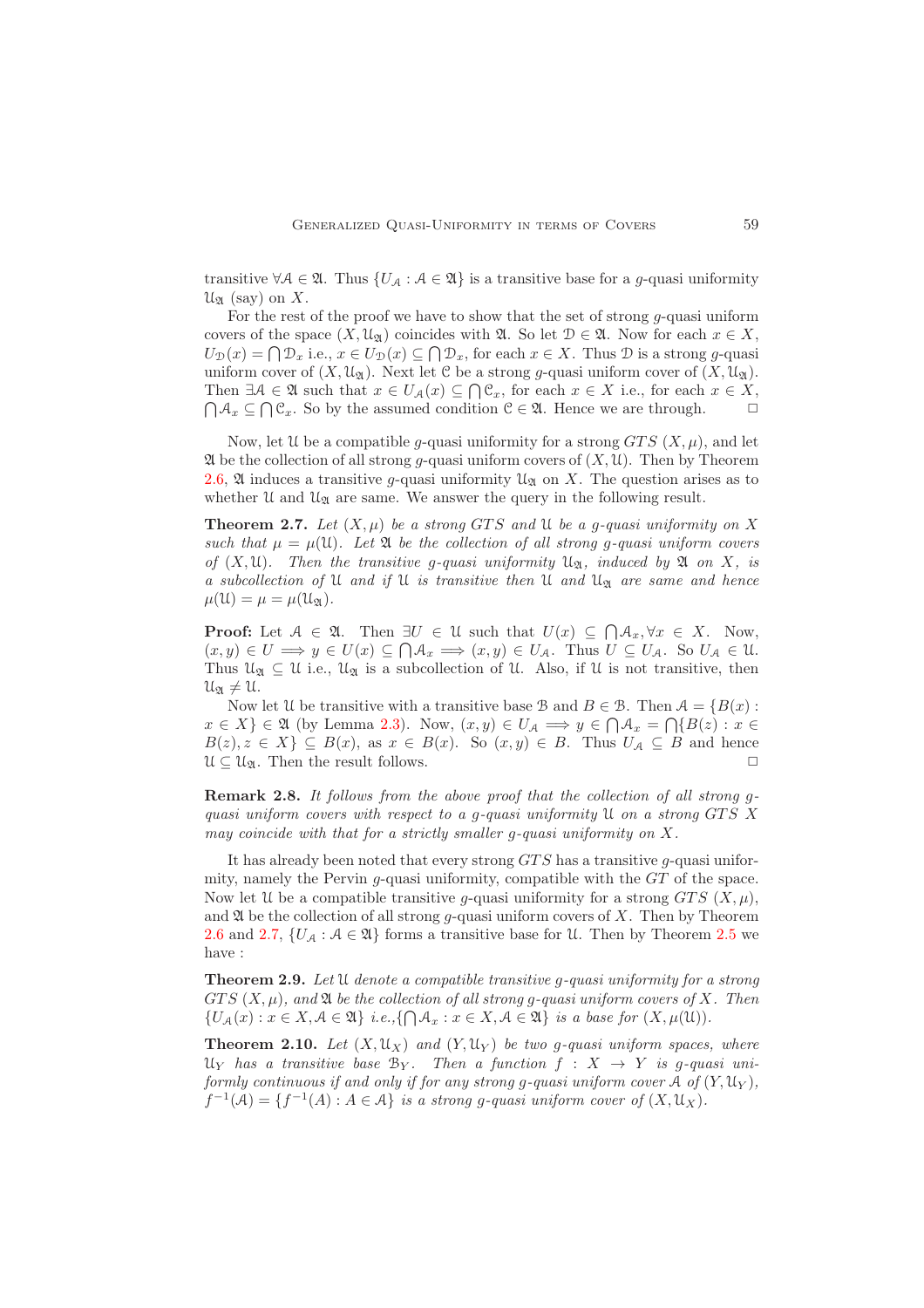**Proof:** Let  $f: X \to Y$  be a g-quasi uniformly continuous function and A be a strong g-quasi uniform cover of  $(Y, \mathcal{U}_Y)$ . Then  $\exists V \in \mathcal{U}_Y$  such that  $y \in V(y) \subseteq$  $\bigcap \{A : A \in \mathcal{A}_y\}, \forall y \in Y$ . Now let  $x \in X$ . Then  $f(x) \in V(f(x)) \subseteq \bigcap \{A : A \in \mathcal{A}_y\}$ .  $A \in \mathcal{A}_{f(x)}$ . Now f being g-quasi uniformly continuous,  $\exists W \in \mathcal{U}_X$  such that  $(x_1, x_2) \in W \implies (f(x_1), f(x_2)) \in V$ . Let  $z \in W(x)$ . So,  $(x, z) \in W \implies$  $(f(x), f(z)) \in V \implies f(z) \in V(f(x)) \subseteq \bigcap \{A : A \in \mathcal{A}_{f(x)}\} \implies f(z) \in A, \forall A \in \mathcal{A}$ such that  $f(x) \in A$ . So  $z \in f^{-1}(A)$ ,  $\forall A \in \mathcal{A}$  with  $x \in f^{-1}(A)$  i.e.,  $x \in W(x) \subseteq$  $\bigcap \{f^{-1}(A) : f^{-1}(A) \in (f^{-1}(A))_x\}$ . Thus  $f^{-1}(A)$  is a strong g-quasi uniform cover of  $(X, \mathfrak{U}_X)$ .

Conversely suppose that the condition holds. Let  $V \in \mathcal{U}_Y$ . Then  $\exists B \in \mathcal{B}_Y$ such that  $B \subseteq V$ . Now by Lemma [2.3,](#page-3-2)  $\{B(y) : y \in Y\}$  is a strong q-quasi uniform cover of  $(Y, \mathfrak{U}_Y)$ . So by the given condition,  $\{f^{-1}(B(y)) : y \in Y\}$  is a strong g-quasi uniform cover of  $(X, \mathcal{U}_X)$ . Then  $\exists W \in \mathcal{U}_X$  such that  $x \in W(x) \subseteq$  $\bigcap \{f^{-1}(B(y)): x \in f^{-1}(B(y))\}, \forall x \in X$ . So,  $(x, z) \in W \implies z \in W(x) \implies z \in W$  $f^{-1}(B(y))$ , if  $x \in f^{-1}(B(y))$ . Now,  $f(x) \in B(f(x))$  i.e.,  $x \in f^{-1}(B(f(x)))$ . So,  $z \in f^{-1}(B(f(x))) \implies f(z) \in B(f(x)) \implies (f(x), f(z)) \in B \subseteq V$ . Thus, f is  $q$ -quasi uniformly continuous.

Note 2.11. It should be noted that in the above result transitivity of the range g-quasi uniform space was not required for the forward part.

# <span id="page-5-0"></span>3. g-Topological Properties in Terms of Strong g-Quasi Uniform Covers

In this section several generalized topological properties i.e., g-topological properties will be characterized in terms of strong  $g$ -quasi uniform covers. For characterizations of the corresponding topological properties in terms of strong quasi-uniform covers we refer to [\[15\]](#page-10-6).

**Theorem 3.1.** Let  $(X, \mu(\mathcal{B}_X))$  and  $(Y, \mu(\mathcal{B}_Y))$  be two strong GTSs, where  $\mathcal{B}_X$ and  $B_Y$  are transitive bases for some g-quasi uniformities on X and Y respectively. Then a function  $f: X \to Y$  is g-continuous if and only if for each  $x \in X$  and each strong g-quasi uniform cover  $A_Y$  of Y, there exists a strong g-quasi uniform cover  $\mathcal{A}_X$  of X such that  $f(\bigcap (\mathcal{A}_X)_x) \subseteq \bigcap (\mathcal{A}_Y)_{f(x)}$ .

**Proof:** Let  $f: X \to Y$  be g-continuous,  $x \in X$  and  $\mathcal{A}_Y$  be a strong g-quasi uniform cover of Y. Then  $f(x) \in \bigcap (\mathcal{A}_Y)_{f(x)} \in \mu(\mathcal{B}_Y)$ , by Theorem [2.9.](#page-4-1) Now for g-continuity of  $f, \exists G \in \mu(\mathcal{B}_X)$  such that  $x \in G$  and  $f(G) \subseteq \bigcap (\mathcal{A}_Y)_{f(x)}$ . Again by Theorem [2.9,](#page-4-1) there exists a strong g-quasi uniform cover  $\mathcal{A}_X$  of X such that  $x \in \bigcap (\mathcal{A}_X)_x \subseteq G$  and hence  $f(\bigcap (\mathcal{A}_X)_x) \subseteq \bigcap (\mathcal{A}_Y)_{f(x)}$ .

Conversely suppose that the condition holds. Let  $x \in X$  and  $f(x) \in G$ .  $\mu(\mathcal{B}_Y)$ . Then there exists a strong q-quasi uniform cover  $\mathcal{A}_Y$  of Y such that  $f(x) \in$  $\bigcap (\mathcal{A}_Y)_{f(x)} \subseteq G$ . Now by the given condition, there exists a strong g-quasi uniform cover  $\mathcal{A}_X$  of X such that  $f(\bigcap (\mathcal{A}_X)_x) \subseteq \bigcap (\mathcal{A}_Y)_{f(x)}$ . Now  $x \in \bigcap (\mathcal{A}_X)_x \in \mu(\mathcal{B}_X)$ . Hence f is q-continuous.  $\Box$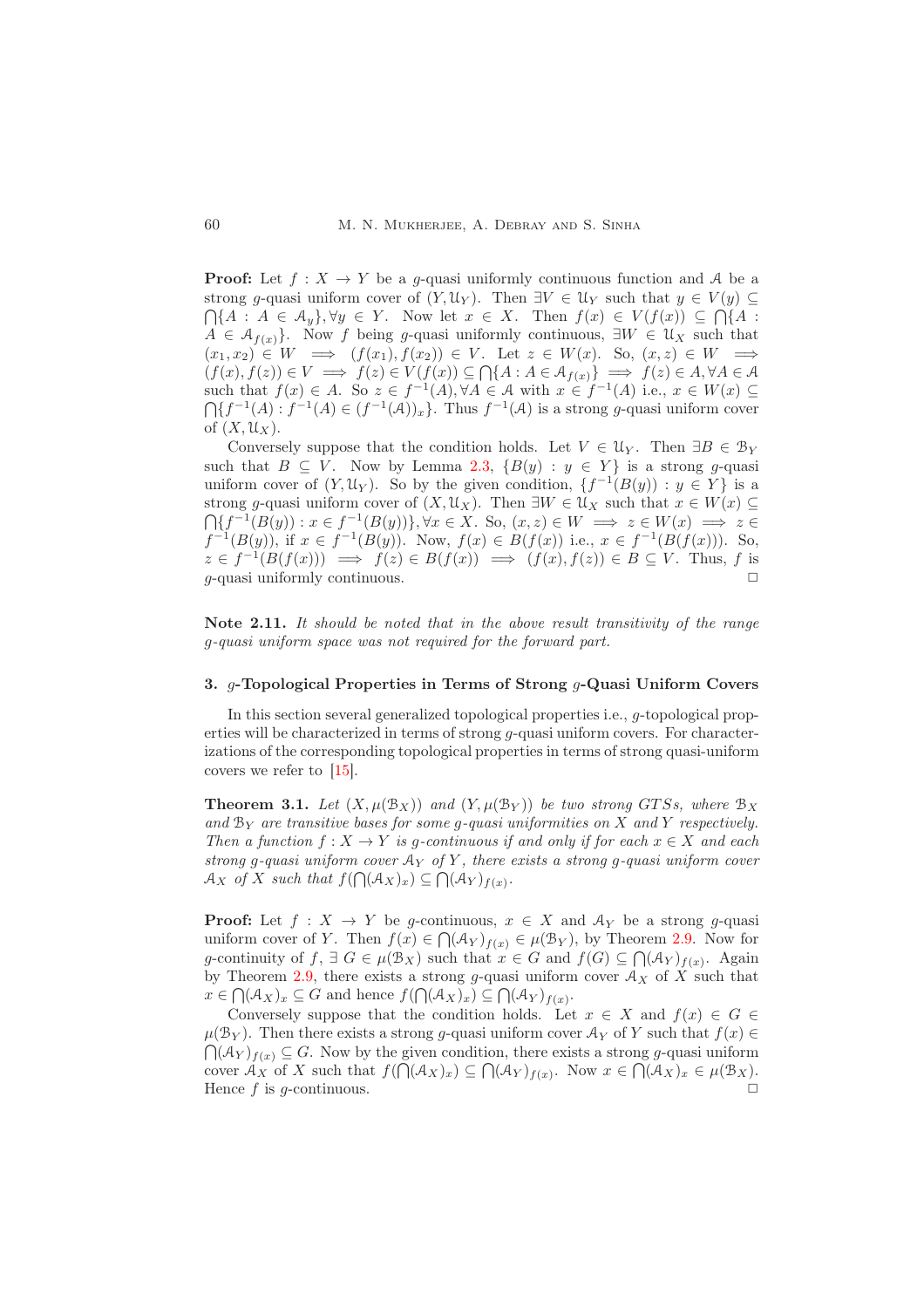**Definition 3.2.** A GTS  $(X, \mu)$  is said to be  $\mu$ -first countable at a point  $x \in X$ , if there exist a countable local base for  $\mu$  at x.

If the space is  $\mu$ -first countable at each of its points then it is called  $\mu$ -first countable.

**Theorem 3.3.** A strong GTS  $(X, \mu)$  with  $\mu = \mu(\mathcal{B})$ , B being a transitive base for a g-quasi uniformity on X, is  $\mu$ -first countable if and only if for each  $x \in X$ ,  $\exists a$ countable family  $\{A_n : n \in \mathbb{N}\}\$  of strong q-quasi uniform covers of X such that  $\{\bigcap_{n\in\mathbb{N}}\{A_n\}_{x}:n\in\mathbb{N}\}\$ is a local base for  $\mu$  at x.

**Proof:** Let  $(X, \mu)$  be g-first countable and  $x \in X$ . Again let  $\{C_n : n \in \mathbb{N}\}\)$  be a local base for  $\mu$  at x. Now for each  $n \in \mathbb{N}, x \in C_n \in \mu(\mathcal{B})$ . So for each  $n \in \mathbb{N}$ , there exists a strong g-quasi uniform cover  $A_n$  of X such that  $x \in \bigcap (A_n)_x \subseteq C_n$ . Thus  $\{\bigcap (\mathcal{A}_n)_x : n \in \mathbb{N}\}\$ is a local base for  $\mu$  at x.

The converse part follows trivially in view of Theorem [2.9.](#page-4-1)  $\Box$ 

**Definition 3.4.** A GTS  $(X, \mu)$  is said to be  $\mu$ -separable if there exists a countable set  $S \subseteq X$  such that  $c_u(S) = X$ .

<span id="page-6-0"></span>**Lemma 3.5.** Let  $(X, u)$  be a strong GTS with  $u = u(\mathcal{B})$ . B being a transitive base for a g-quasi uniformity on X. Then for  $C \subseteq X$ ,

$$
c_{\mu}(C) = \{ x \in X : (\bigcap \mathcal{A}_x) \bigcap C \neq \emptyset, \forall A \in \mathfrak{A} \},
$$

where  $\mathfrak A$  is the collection of all strong q-quasi uniform covers of X.

**Proof:** Let  $x \in c_{\mu}(C)$  and  $A \in \mathfrak{A}$ . Now  $x \in \bigcap \mathcal{A}_x \in \mu$ . Then as  $x \in c_{\mu}(C)$ ,  $(\bigcap A_x) \bigcap C \neq \phi.$ 

Again, let  $x \in X$  such that  $(\bigcap \mathcal{A}_x) \cap C \neq \emptyset, \forall A \in \mathfrak{A}$ . Now  $x \in G \in \mu$  implies that  $\exists A \in \mathfrak{A}$  such that  $x \in \bigcap \mathcal{A}_x \subseteq G \implies (\bigcap \mathcal{A}_x) \bigcap C \subseteq C \bigcap G$ . So  $C \bigcap G \neq \emptyset$ and hence  $x \in c_u(C)$ .

**Theorem 3.6.** A strong GTS  $(X, \mu)$  with  $\mu = \mu(\mathcal{B})$ , B being a transitive base for a g-quasi uniformity on X, is  $\mu$ -separable if and only if  $\exists$  a countable set  $C \subseteq X$ such that for any strong q-quasi uniform cover  $A$  of  $X$ ,

 $(∩D) ∩ C ≠ φ, ∀D ⊂ A with ∩D ≠ φ.$ 

**Proof:** Let  $(X, \mu)$  be  $\mu$ -separable. Then there exists a countable set  $C \subseteq X$  such that  $c_u(C) = X$ . Now, let A be a strong g-quasi uniform cover of X and  $\mathcal{D} \subseteq \mathcal{A}$ such that  $\cap \mathcal{D} \neq \phi$ . Again, let  $x \in \cap \mathcal{D}$ . Now as  $x \in c_{\mu}(C)$ ,  $(\bigcap \mathcal{A}_x) \bigcap C \neq \phi$ , by Lemma [3.5.](#page-6-0) Now  $\bigcap \mathcal{A}_x \subseteq \bigcap \mathcal{D}$ . So  $(\bigcap \mathcal{D}) \cap C \neq \emptyset$ .

Conversely suppose that the condition holds. Let  $x \in X$  and  $x \in G \in \mu$ . Then there exists a strong g-quasi uniform cover A of X such that  $x \in \bigcap \mathcal{A}_x \subseteq G$ . Now by the given condition,  $(\bigcap A_x) \cap C \neq \emptyset \implies C \cap G \neq \emptyset \implies x \in c_{\mu}(C)$ . Hence the result follows.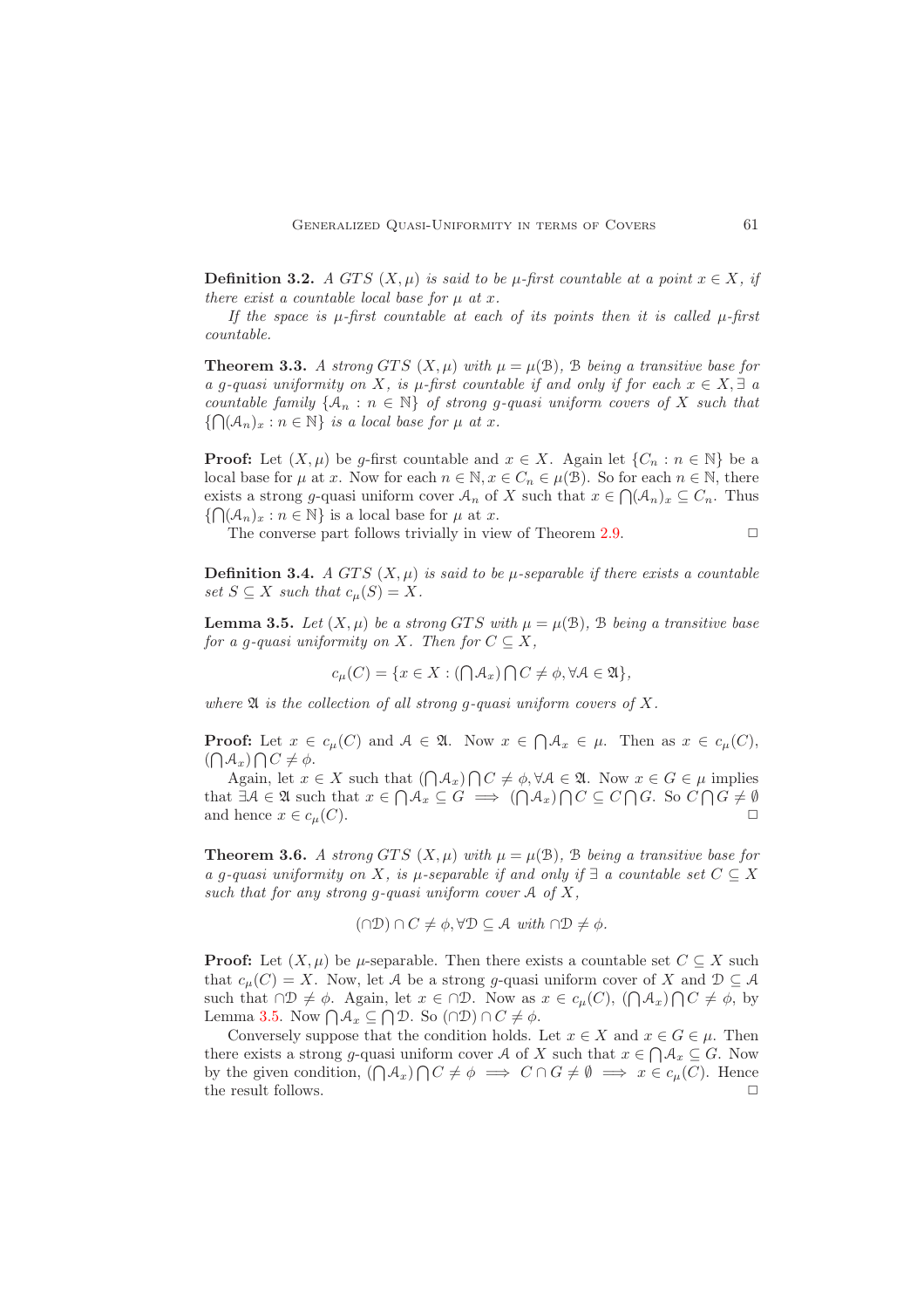<span id="page-7-1"></span>**Lemma 3.7.** Let  $(X, \mu)$  be a strong GTS with  $\mu = \mu(\mathcal{B})$ ,  $\mathcal{B}$  being a transitive base for a g-quasi uniformity on X. Then for  $C \subseteq X$ ,

$$
i_{\mu}(C) = \{ x \in X : \exists \mathcal{A} \in \mathfrak{A} \text{ such that } \bigcap \mathcal{A}_x \subseteq C \},
$$

where  $\mathfrak A$  is the collection of all strong g-quasi uniform covers of X.

**Proof:** Let  $x \in i_{\mu}(C)$ . Then  $\exists G \in \mu$  such that  $x \in G \subseteq C$ . So by Theorem [2.9,](#page-4-1)  $\exists \mathcal{A} \in \mathfrak{A}$  such that  $x \in \bigcap \mathcal{A}_x \subseteq G \subseteq C$ .

Again, let  $x \in X$  such that  $\bigcap \mathcal{A}_x \subseteq C$  for some  $\mathcal{A} \in \mathfrak{A}$ . Now as  $\bigcap \mathcal{A}_x \in \mu$ ,  $x \in i_{\mu}(C)$ .

Now the notion of  $\mu$ -connectedness as discussed in [\[4\]](#page-9-6) yields the following definition.

**Definition 3.8.** A strong GTS  $(X, \mu)$  is called  $\mu$ -connected if it cannot be expressed as disjoint union of two non-empty µ-open sets.

<span id="page-7-0"></span>**Lemma 3.9** ([4]). A g-topological space is  $(X, \mu)$   $\mu$ -connected if and only if no non-empty proper subset of it is both  $\mu$ -open and  $\mu$ -closed.

**Theorem 3.10.** A strong GTS  $(X, \mu)$ , with  $\mu = \mu(\mathcal{B})$ , B being a transitive base for a q-quasi uniformity on X, is  $\mu$ -connected if and only for any non-empty set  $C \subsetneq X$ ,  $\exists x \in X$  such that for each strong g-quasi uniform cover A of X,  $\bigcap A_x$ intersects both C and  $(X \setminus C)$  non-trivially.

**Proof:** Let  $(X, \mu)$  be  $\mu$ -connected and C be a non-empty proper subset of X. So by Lemma [3.9,](#page-7-0) C is not both  $\mu$ -open and  $\mu$ -closed i.e.,  $i_{\mu}(C) \subsetneq c_{\mu}(C)$ . Take  $x \in c_{\mu}(C) \setminus i_{\mu}(C)$  and A be an arbitrary strong g-quasi uniform cover of X. Then by Lemma [3.5,](#page-6-0)  $(\bigcap \mathcal{A}_x) \bigcap C \neq \emptyset$ , as  $x \in c_{\mu}(C)$ . Again  $x \notin i_{\mu}(C)$ . So by Lemma [3.7,](#page-7-1)  $\bigcap \mathcal{A}_x \nsubseteq C$  i.e.,  $(\bigcap \mathcal{A}_x) \bigcap (X \setminus C) \neq \emptyset$ . Thus  $\bigcap \mathcal{A}_x$  intersects both C and  $(X \setminus C)$ non-trivially.

Conversely suppose that the condition holds and  $C$  is a non-empty proper subset of X. Then by the given condition,  $\exists x \in X$  such that for each strong g-quasi uniform cover A of X,  $\bigcap A_x$  intersects both C and  $(X \setminus C)$  non-trivially. So by Lemma [3.5](#page-6-0) and Lemma [3.7,](#page-7-1)  $x \in c_{\mu}(C) \setminus i_{\mu}(C)$  i.e., C is not both  $\mu$ -open and  $\mu$ -closed. Thus  $(X, \mu)$  is  $\mu$ -connected.

Now let us recall a few notions from the existing literature of generalized topology.

**Definition 3.11** ([5]). Let  $(X, \mu)$  be a strong GTS and  $x_1, x_2 \in X$  be two arbitrarily chosen distinct members of X. Then  $(X, \mu)$  is said to be

- 1.  $\mu$ -T<sub>0</sub>, if  $\exists G \in \mu$  such that G contains exactly one of  $x_1$  and  $x_2$ .
- 2.  $\mu$ -T<sub>1</sub>, if  $\exists G_1, G_2 \in \mu$  such that  $x_1 \in G_1$ ,  $x_2 \in G_2$ ,  $x_1 \notin G_2$  and  $x_2 \notin G_1$ .
- 3.  $\mu$ - $T_2$ , if  $\exists$  disjoint  $G_1, G_2 \in \mu$  such that  $x_1 \in G_1$  and  $x_2 \in G_2$ .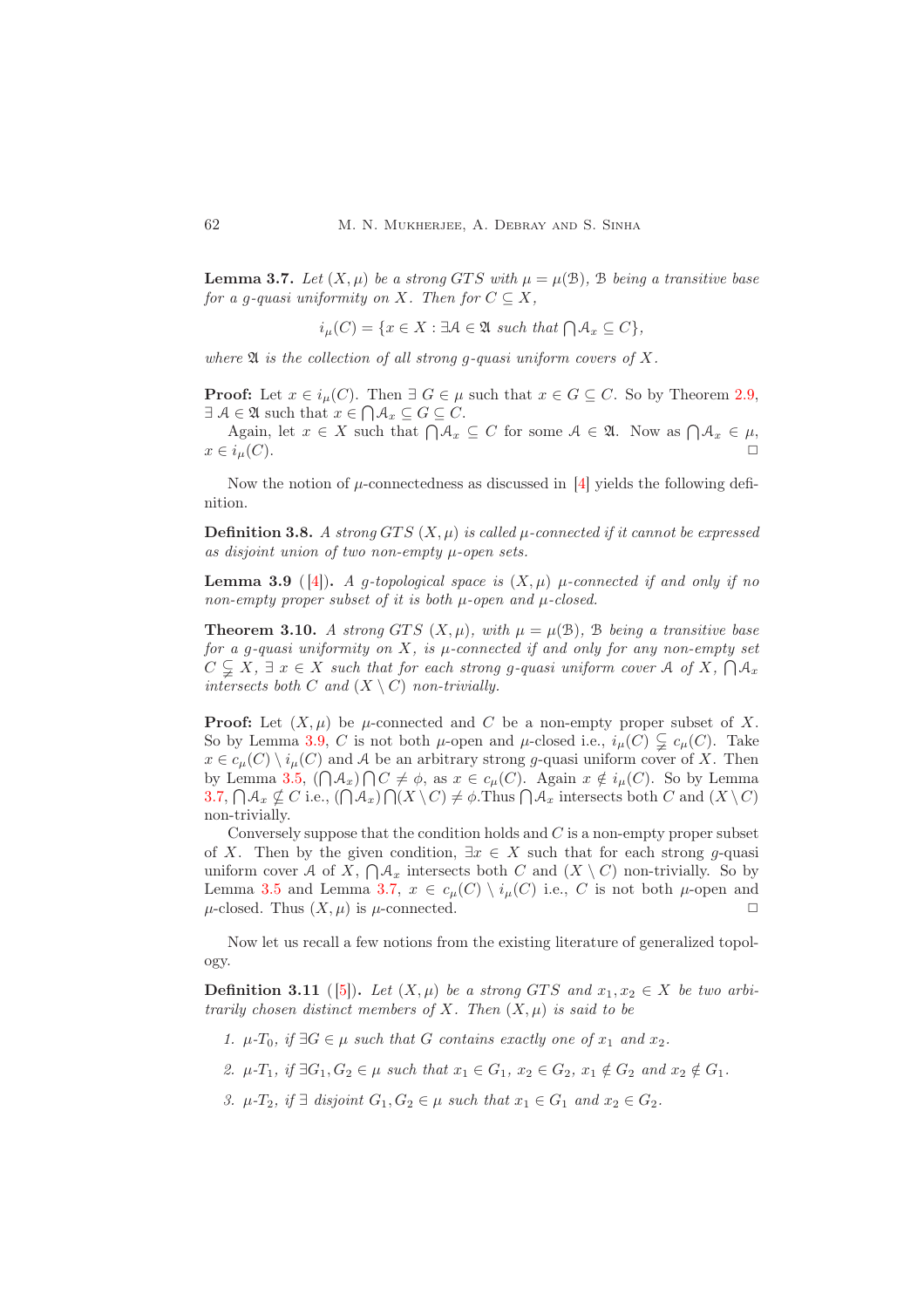Definition 3.12. A GTS  $(X, \mu)$  is said to be

- 1. [\[12\]](#page-10-2)  $\mu$ -regular, if for any  $\mu$ -closed set F of X and a point  $x \notin F$ ,  $\exists$  disjoint  $G_1, G_2 \in \mu$  such that  $F \subseteq G_1$  and  $x \in G_2$ .
- 2. [\[8\]](#page-10-0)  $\mu$ -normal, if for any two disjoint  $\mu$ -closed sets  $F_1$  and  $F_2$ ,  $\exists$  disjoint  $G_1, G_2 \in \mu$  such that  $F_1 \subseteq G_1$  and  $F_2 \subseteq G_2$ .

**Theorem 3.13.** A strong GTS  $(X, \mu)$ , with  $\mu = \mu(\mathcal{B})$ ,  $\mathcal{B}$  being a transitive base for a g-quasi uniformity on X, is  $\mu$ -T<sub>0</sub> if and only if for distinct  $x, y \in X$ , there exists a strong g-quasi uniform cover A of X such that either  $y \notin \bigcap A_x$  or  $x \notin \bigcap A_y$ .

**Proof:** Let  $(X, \mu)$  be  $\mu$ -T<sub>0</sub> and  $x, y \in X$  with  $x \neq y$ . Then  $\exists G \in \mu$  such that either  $x \in G, y \notin G$  or  $x \notin G, y \in G$ . Then by Theorem [2.9,](#page-4-1) there exists a strong g-quasi uniform cover A of X such that either  $x \in \bigcap \mathcal{A}_x \subseteq G, y \notin \bigcap \mathcal{A}_x$  or  $y \in \bigcap A_y \subseteq G, x \notin \bigcap A_y$  i.e., either  $y \notin \bigcap A_x$  or  $x \notin \bigcap A_y$ .

Conversely suppose that the condition holds. Now by Theorem [2.9,](#page-4-1)  $\bigcap A_x$ ,  $\bigcap \mathcal{A}_y \in \mu(\mathcal{B}) = \mu$ . Then the condition follows immediately.

**Theorem 3.14.** A strong GTS  $(X, \mu)$ , with  $\mu = \mu(\mathcal{B})$ , B being a transitive base for a q-quasi uniformity on X, is  $\mu$ -T<sub>1</sub> if and only if for  $x, y \in X$  with  $x \neq y$ , there exist strong g-quasi uniform covers  $A_1$  and  $A_2$  of X such that  $y \notin \bigcap (A_1)_x$  and  $x \notin \bigcap_{\mathcal{A}_2} (\mathcal{A}_2)_y.$ 

**Proof:** Let  $(X, \mu)$  be  $\mu$ - $T_1$  and  $x, y \in X$  with  $x \neq y$ . Then  $\exists G_x, G_y \in \mu$  such that  $x \in G_x, y \notin G_x$  and  $y \in G_y, x \notin G_y$ . Then by Theorem [2.9,](#page-4-1) there exist strong g-quasi uniform covers  $A_1$ ,  $A_2$  of X such that  $x \in \bigcap (A_1)_x \subseteq G_x$  and  $y \in \bigcap_{\mathcal{A}(A_2)_y} \subseteq G_y$ . Thus  $y \notin \bigcap_{\mathcal{A}(A_1)_x}$  and  $x \notin \bigcap_{\mathcal{A}(A_2)_y}$ .

Conversely suppose that the condition holds for two given distinct points  $x, y$ of X. Now  $x \in \bigcap_{\mathcal{A}} (\mathcal{A}_1)_x, y \in \bigcap_{\mathcal{A}} (\mathcal{A}_2)_y$ . Again  $\bigcap_{\mathcal{A}} (\mathcal{A}_1)_x, \bigcap_{\mathcal{A}} (\mathcal{A}_2)_y \in \mu(\mathcal{B}) = \mu$ . Thus  $X$  is  $\mu$ - $T_1$ .

**Theorem 3.15.** A strong GTS  $(X, \mu)$ , with  $\mu = \mu(\mathcal{B})$ , B being a transitive base for a g-quasi uniformity on X, is  $\mu$ -T<sub>2</sub> if and only if for two distinct points x and y of X, there exist strong g-quasi uniform covers  $A_1$  and  $A_2$  of X such that  $(\bigcap (\mathcal{A}_1)_x) \bigcap (\bigcap (\mathcal{A}_2)_y) = \emptyset.$ 

**Proof:** Let  $(X, \mu)$  be  $\mu$ - $T_2$  and  $x, y \in X$  with  $x \neq y$ . Then  $\exists G_x, G_y \in \mu$  such that  $x \in G_x$  and  $y \in G_y$  and  $G_x \cap G_y = \emptyset$ . Then by Theorem [2.9,](#page-4-1) there exist strong g-quasi uniform covers  $A_1$ ,  $A_2$  of X such that  $x \in \bigcap (A_1)_x \subseteq G_x$  and  $y \in \bigcap_{\mathcal{A}_2} (\mathcal{A}_2)_y \subseteq G_y$ . Hence  $(\bigcap_{\mathcal{A}_1} (\mathcal{A}_1)_x) \bigcap_{\mathcal{A}} (\bigcap_{\mathcal{A}_2} (\mathcal{A}_2)_y) = \emptyset$ .

Conversely suppose that the condition holds for two given distinct points  $x$  and y of X. Now  $x \in \bigcap (\mathcal{A}_1)_x, y \in \bigcap (\mathcal{A}_2)_y$ . Again  $\bigcap (\mathcal{A}_1)_x, \bigcap (\mathcal{A}_2)_y \in \mu(\mathcal{B}) = \mu$ . Thus  $X$  is  $\mu$ - $T_2$ .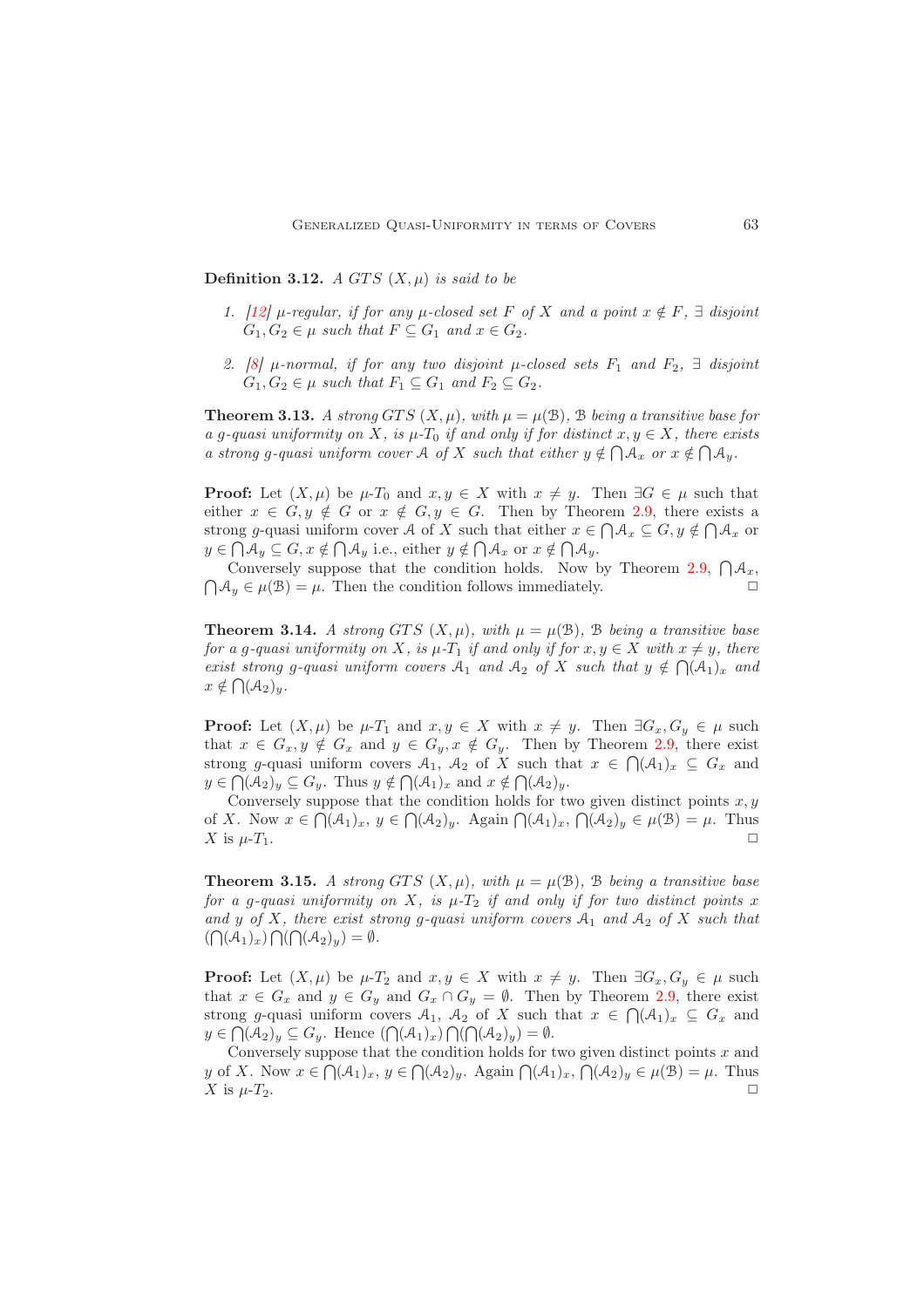**Theorem 3.16.** A strong GTS  $(X, \mu)$ , with  $\mu = \mu(\mathcal{B})$ , B being a transitive base for a g-quasi uniformity on X, is  $\mu$ -regular if and only if for any given  $\mu$ -closed set  $C \subseteq X$  and  $x \in X \setminus C$ , there exist strong g-quasi uniform covers A,  $A^c$  ( $c \in C$ ) of X such that  $(\bigcap (\mathcal{A}^x)_x) \bigcap (\bigcap (\mathcal{A}^c)_c) = \emptyset, \forall c \in C$ .

**Proof:** Let  $(X, \mu)$  be  $\mu$ -regular, C a given  $\mu$ -closed set of X and  $x \in X \setminus C$ . Then  $\exists G_x, G_C \in \mu$  such that  $x \in G_x$ ,  $C \subseteq G_C$  and  $G_x \cap G_C = \emptyset$ . Then there exist strong g-quasi uniform covers A,  $A^c$  ( $c \in C$ ) of X such that  $x \in \bigcap (A^x)_x \subseteq G_x$  and  $c \in \bigcap (\mathcal{A}^c)_c \subseteq G_C$ ,  $\forall c \in C$ . Hence  $(\bigcap (\mathcal{A}^x)_x) \bigcap (\bigcap (\mathcal{A}^c)_c) = \emptyset$ ,  $\forall c \in C$ .

Conversely suppose that the condition holds and  $C$  is a  $\mu$ -closed set in  $X$  and  $x \in X$  such that  $x \notin C$ . Now for each  $c \in C$ ,  $c \in \bigcap (\mathcal{A}^c)_c$  and  $x \in \bigcap (\mathcal{A}^x)_x$ . Again  $\bigcap_{\alpha} (\mathcal{A}^x)_x, \bigcap_{\alpha} (\mathcal{A}^c)_c \in \mu(\mathcal{B}) = \mu, \forall c \in C.$  Put  $\bigcup_{c \in C}$  $(\bigcap (\mathcal{A}^c)_c) = G_C$  and  $\bigcap (\mathcal{A}^x)_x = G_x$ . Then by the given condition,  $G_C \cap G_x = \emptyset$  and  $C \subseteq G_C, x \in G_x$ . Thus X is  $\mu$ -regular.  $\Box$ 

**Theorem 3.17.** A strong GTS  $(X, \mu)$ , with  $\mu = \mu(\mathcal{B})$ ,  $\mathcal{B}$  being a transitive base for a g-quasi uniformity on X, is  $\mu$ -normal if and only if for any two  $\mu$ -closed sets  $C, D \subseteq X$  with  $C \cap D = \emptyset$ , there exist strong g-quasi-uniform covers  $A^x$  of X,  $\forall x \in C \cup D$ , such that  $(\bigcap (\mathcal{A}^c)_c) \bigcap (\bigcap (\mathcal{A}^d)_d) = \emptyset$ ,  $\forall c \in C$  and  $\forall d \in D$ .

**Proof:** Let  $(X, \mu)$  be  $\mu$ -normal, and C, D be two given disjoint  $\mu$ -closed sets of X. Then  $\exists G_C, G_D \in \mu$  such that  $C \subseteq G_C, D \subseteq G_D$  and  $G_C \cap G_D = \emptyset$ . Then for each  $x \in C \cup D$ , there exists a strong g-quasi uniform cover  $A^x$  of X such that  $c \in \bigcap_{\mathcal{A}^c} (\mathcal{A}^c)_c \subseteq G_C$ ,  $\forall c \in C$  and  $d \in \bigcap_{\mathcal{A}^d} (\mathcal{A}^d)_d \subseteq G_D$ ,  $\forall d \in D$ . Hence  $(\bigcap_{i} (\mathcal{A}^c)_c) \bigcap_{i} (\bigcap_{i} (\mathcal{A}^d)_d) = \emptyset, \forall c \in C \text{ and } \forall d \in D.$ 

Conversely suppose that the condition holds and  $C, D$  are two disjoint  $\mu$ -closed sets in X. Now for each  $x \in C \cup D$ ,  $x \in \bigcap (\mathcal{A}^x)_x$ . Again  $\bigcap (\mathcal{A}^x)_x \in \mu(\mathcal{B}) = \mu$ ,  $\forall x \in C \cup D$ . Put  $\bigcup_{c \in C}$  $(\bigcap (\mathcal{A}^c)_c) = G_C$  and  $\bigcup_{d \in CD}$  $(\bigcap (\mathcal{A}^d)_d) = G_D$ . Then by the given condition,  $G_C \cap G_D = \emptyset$  and  $C \subseteq G_C$ ,  $D \subseteq G_D$ . Thus X is  $\mu$ -normal.

#### <span id="page-9-0"></span>References

- <span id="page-9-2"></span><span id="page-9-1"></span>1. Császár, Á.; Generalized open sets; *Acta. Math. Hungar.* 75(1997), 65 – 97.
- 2. Császár, Á.; On the  $\gamma$ -interior and  $\gamma$ -closure of a set; *Acta. Math. Hungar.* 80(1 2)(1998), 89 – 93.
- <span id="page-9-3"></span>3. Császár, Á.; Generalized topology, generalized continuity; *Acta. Math. Hungar.* 96(4)(2002), 351 –357.
- <span id="page-9-7"></span><span id="page-9-6"></span>4. Császár, Á.; γ-connected sets; *Acta. Math. Hungar.* 101(4)(2003); 273 – 279.
- 5. Császár, Á.; Separation axioms for generalized topologies; *Acta. Math. Hungar.* 104(1 2)(2004), 63 –69.
- <span id="page-9-4"></span>6. Császár, Á.; Extremally disconnected generalized topologies; *Annales Univ. Sci. Budapest Sectio Math.* 47(2004), 91 –96.
- <span id="page-9-5"></span>7. Császár, Á.; Generalized open sets in generalized topologies; *Acta. Math. Hungar.* 106(2005), 53 –66.